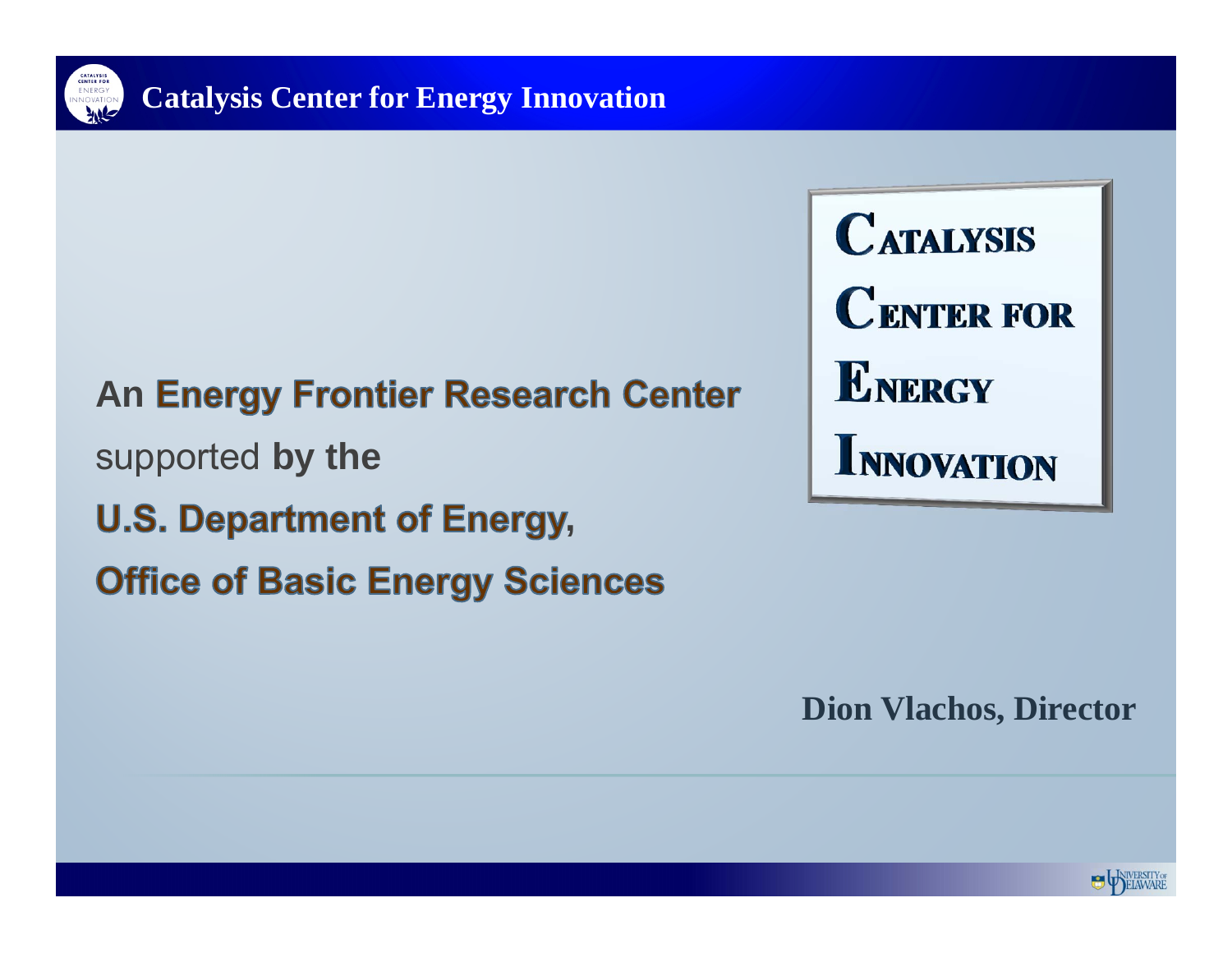

## **Major Research Goals**

**Transform** biomass and/or its derivatives into valuable chemicals, fuels and electricity through a fundamental understanding of the chemistry and catalyst performance

**Design** novel hierarchical multiscale materials with nanoscale resolution suitable for processing derivatives from complex, multiphase media of biomass to ensure efficient, highly selective and benign processes

**Promote** catalyst design and technology advancement through novel theoretical and multiscale simulation platforms and cutting-edge characterization tools

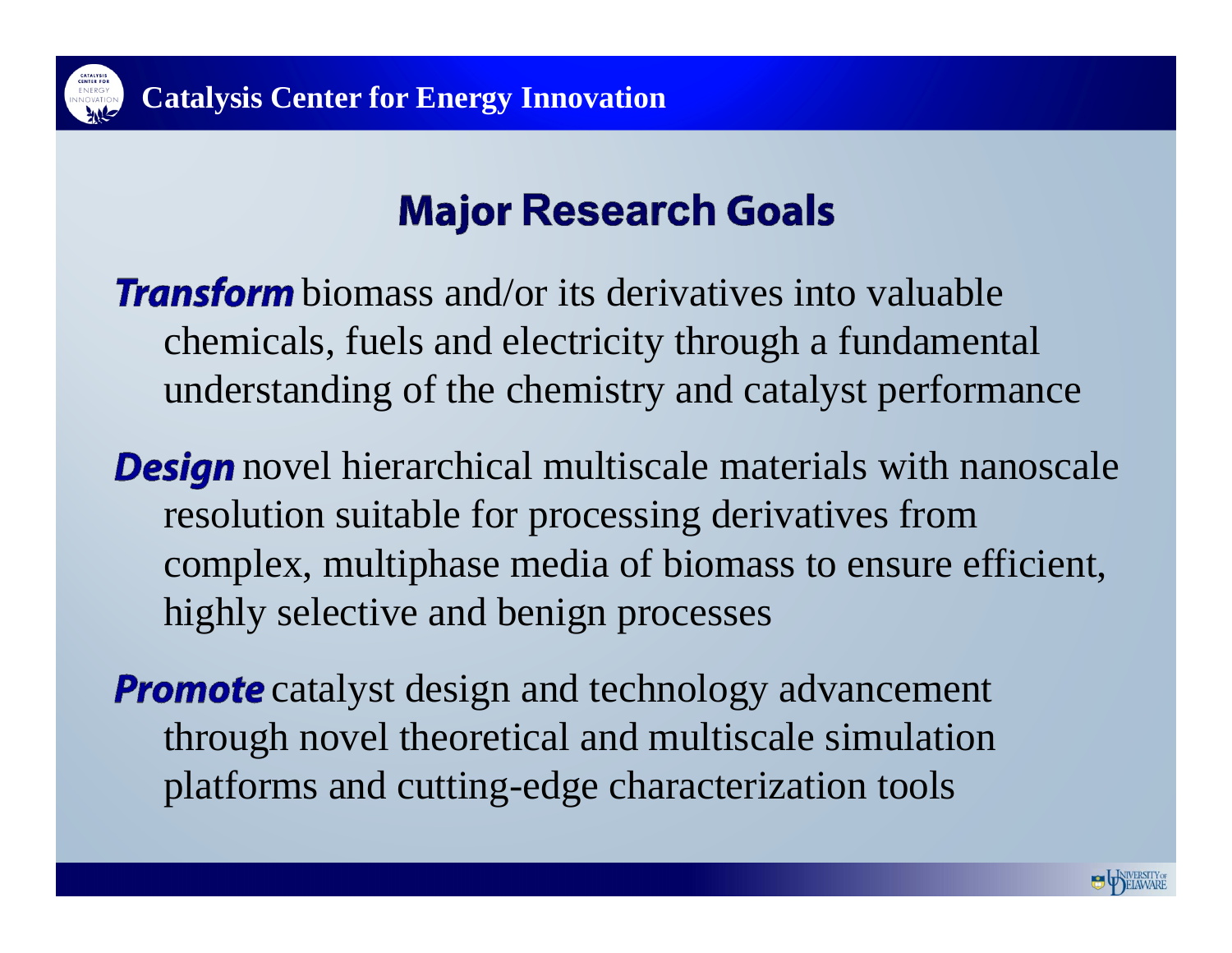

# **Grand Challenges**

- Lignocellulosic biomass decomposition (e.g., pyrolysis) leads to **coking** and the process is **slow**
- **Complex feedstock** renders fundamental studies difficult
- Biomass and its derivatives are **over-functionalized molecules**
	- *Selectivity* is critical
	- $\blacksquare$  Chemical transformations require fundamental understanding of chemistry and catalyst performance (currently lacking)
- Processing of biomass derivatives occurs in a **complex environment**
	- Ŧ Low volatility and thermal stability require *solution chemistry*
		- $\checkmark$  Typical supports (e.g., Al<sub>2</sub>O<sub>3</sub>, SiO<sub>2</sub>) dissolve in water
		- Acid-based chemistry (e.g., HCl) is environmentally harsh
		- Models do not exist

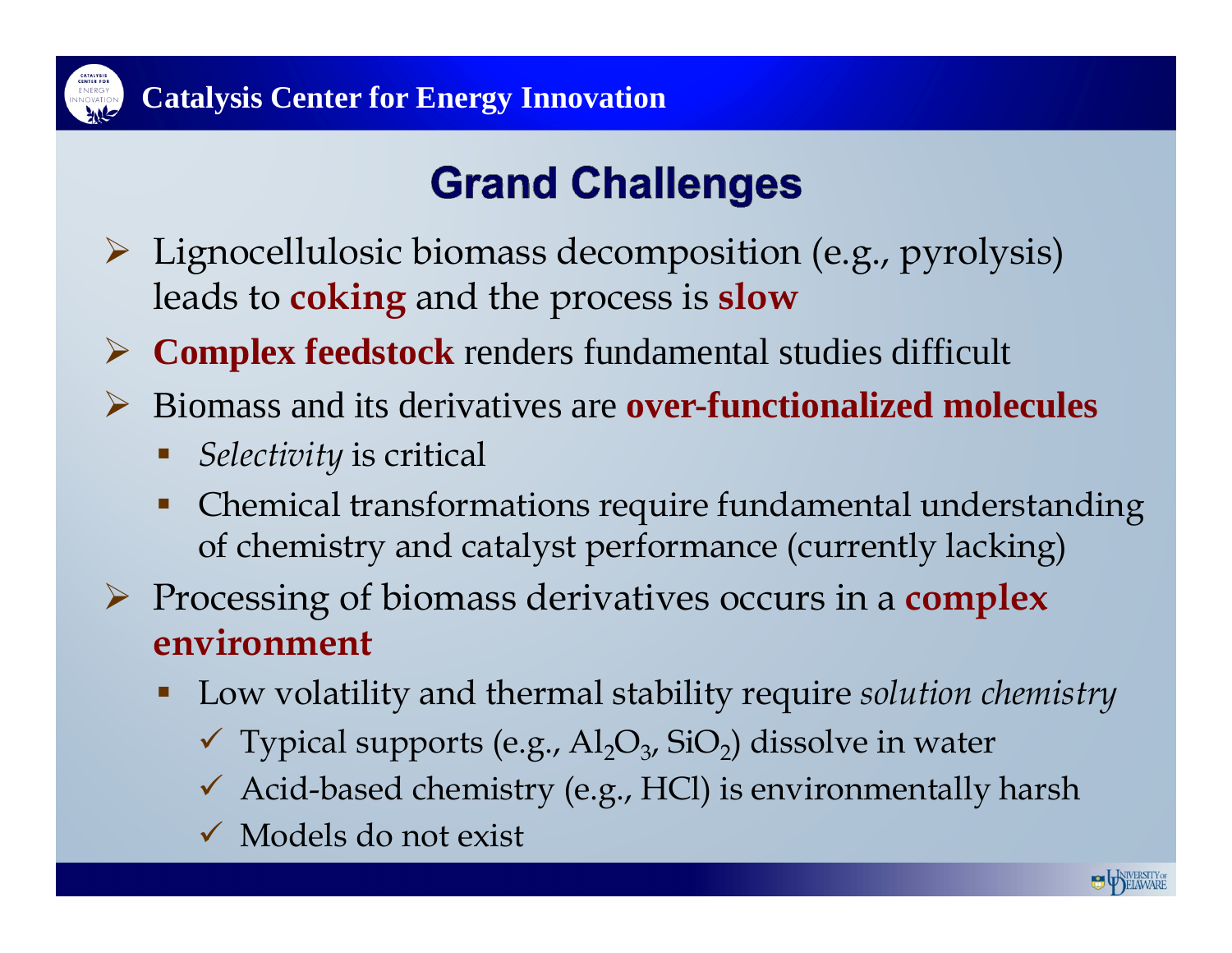

### **Thermochemical Transformation of Lignocellulosic Biomass**



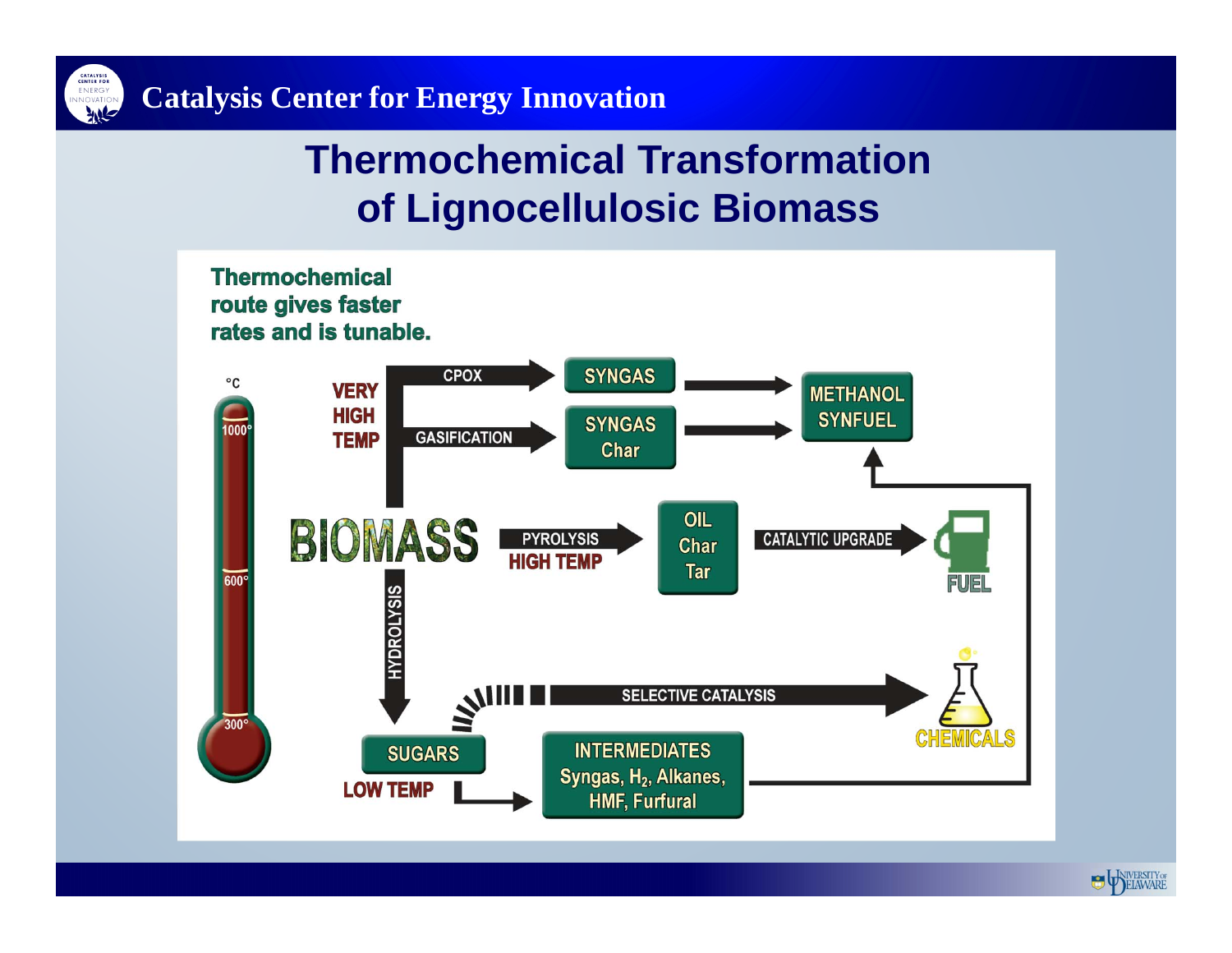

#### G. Huber/UMass

# **Catalytic Fast Pyrolysis**



Carlson et al., Green Gasoline by Catalytic Fast Pyrolysis of Solid Biomassderived Compounds, *ChemSusChem*, 1, 397-400 (2008)

- $\blacktriangleright$  Solid biomass converted into aromatics in a single reactor at short residence times
	- $\frac{1}{2}$  Liquid fuel that fits into existing infrastructure
	- $\frac{1}{2}$  Low cost, recyclable zeolite catalysts



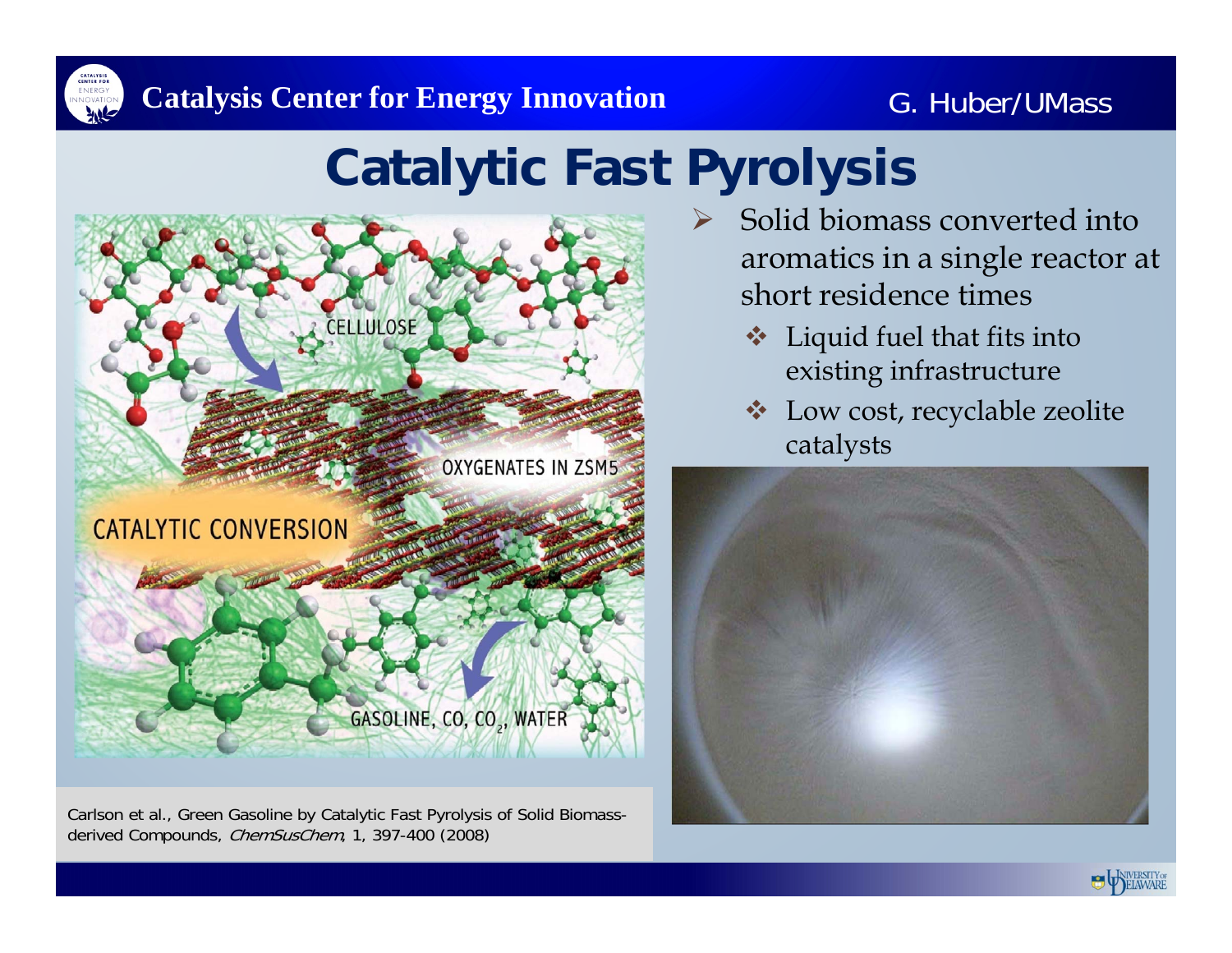

## **Catalytic Fast Pyrolysis: Overall Yields**



Maximum Yield:

 $\mathsf{C}_6\mathsf{O}_6\mathsf{H}_{12}$   $\rightarrow$  12/22  $\mathsf{C}_7\mathsf{H}_8$  (63 % Yield) + 48/22 CO (36 % Yield) + 84/22  $\mathsf{H}_2\mathsf{O}$ 

Carlson, Vispute, and Huber, Green Gasoline by Catalytic Fast Pyrolysis, ChemSusChem.

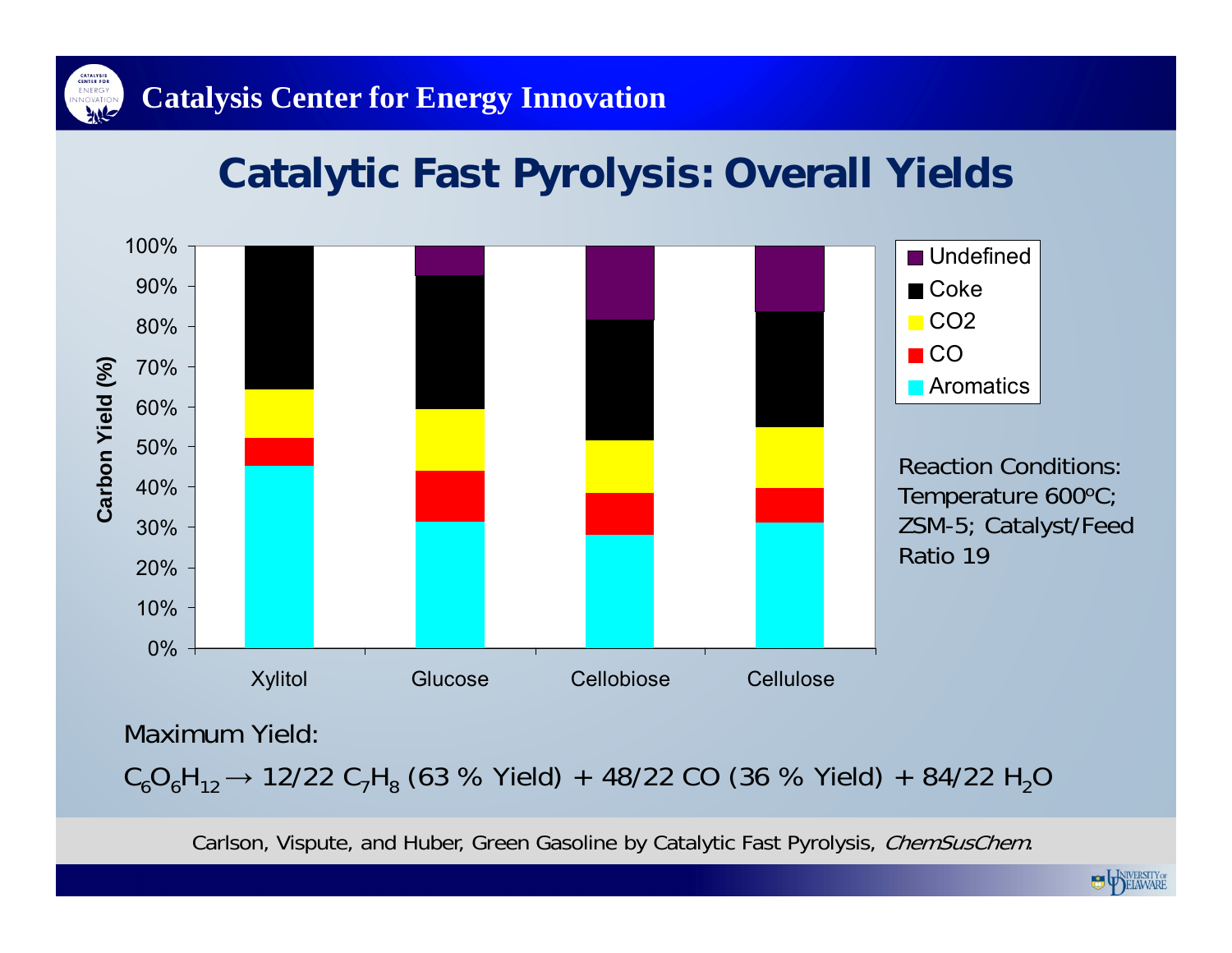

### **Gasoline Range Aromatics**



G. Huber/UMass